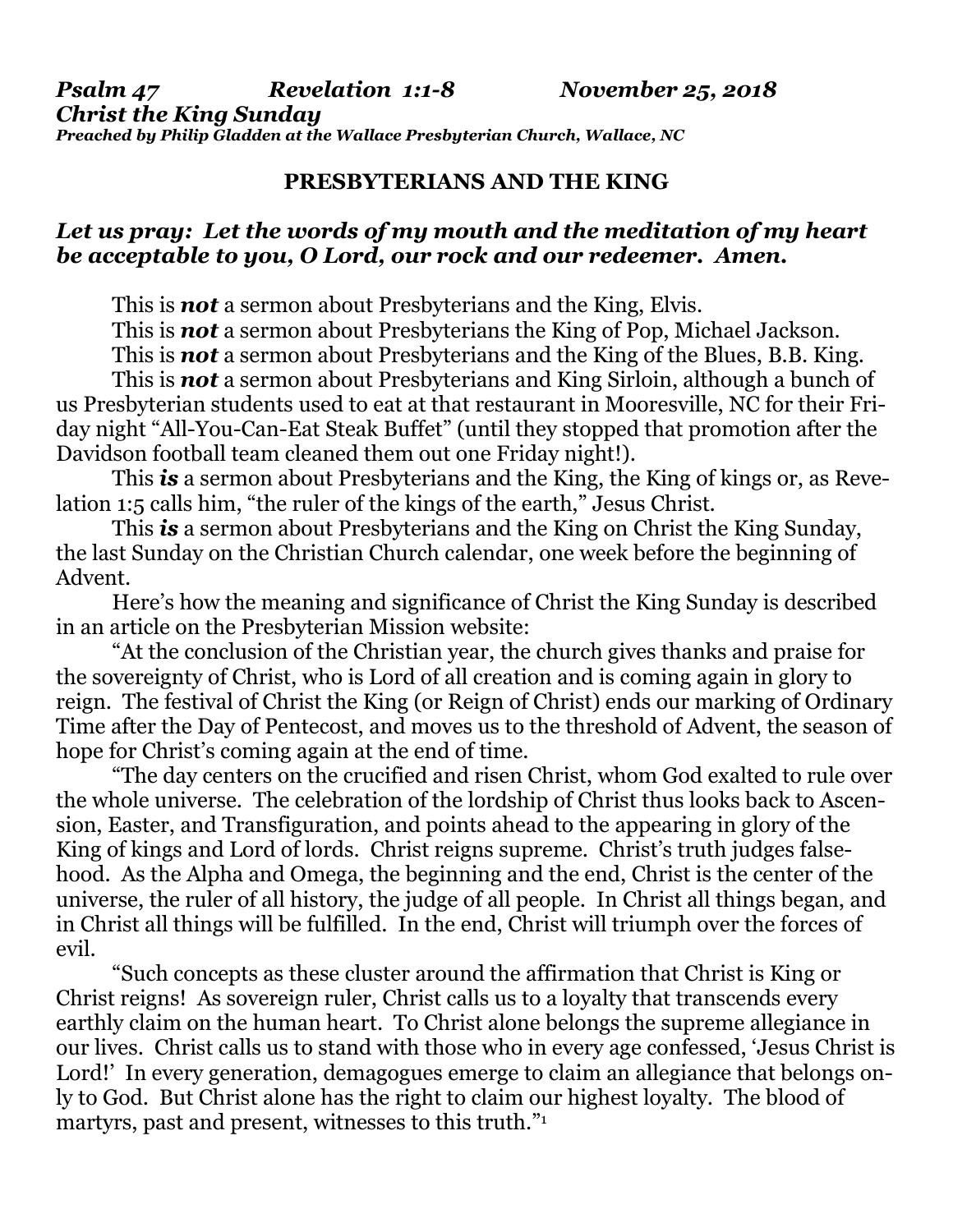So, on this Christ the King Sunday, we change the pulpit cloths and stoles to white and we sing, "Alleluia! Sing to Jesus; his the scepter, his the throne; Alleluia! his the triumph, his the victory alone! Alleluia! King eternal, Lord omnipotent we own." And we sing, "Crown him with many crowns, the Lamb upon his throne . . . Awake, my soul, and sing, of him who died for thee, and hail him as thy matchless King through all eternity." And on this Christ the King Sunday, we stand on the threshold of Advent, when we will hear the promise of the one who is coming, the King of kings and Lord of lords.

But, to be honest, there's more than a little bit of irony in today's sermon title, "Presbyterians and the King." After all, we gather on this Christ the King Sunday as American Presbyterians who have a dominant anti-king gene in our DNA. Our very existence as a nation is founded upon these principles laid out in the Declaration of Independence:

"whenever any Form of Government becomes destructive of these ends, it is the Right of the People to alter or to abolish it, and to institute new Government, laying its foundation on such principles and organizing its powers in such form, as to them shall seem most likely to effect their Safety and Happiness." After acknowledging that longestablished governments should not be lightly overthrown, the Declaration nevertheless asserts, "But when a long train of abuses and usurpations, pursuing invariably the same Object evinces a design to reduce them under absolute Despotism, it is their right, it is their duty, to throw off such Government, and to provide new Guards for their future security — Such has been the patient sufferance of these Colonies; and such is now the necessity which constrains them to alter their former Systems of Government. The history of the present King of Great Britain is a history of repeated injuries and usurpations, all having in direct object the establishment of an absolute Tyranny over these States." Twenty-seven complaints against the King of Great Britain are then listed. At the end of the Declaration, after "appealing to the Supreme Judge of the world for the rectitude of our intentions," the signers declared "That these united Colonies are, and of Right ought to be Free and Independent States, that they are Absolved from all Allegiance to the British Crown, and that all political connection between them and the State of Great Britain, is and ought to be totally dissolved."

It is said that King George III referred to the Revolutionary War as "that Presbyterian rebellion." His officers and loyalists apparently thought the same, also.

Ambrose Serle, secretary to British General Howe in New York charged that without the support of Presbyterian ministers, the war could not be sustained. He thought Presbyterians fought to establish Presbyterianism as the official church of America.

A mercenary Hessian captain fighting with the British said to a friend in Germany, "Call this war, dearest friend, by whatsoever name you may, only call it not an American Revolution, it is nothing more nor less than an Irish-ScotchPresbyterian Rebellion."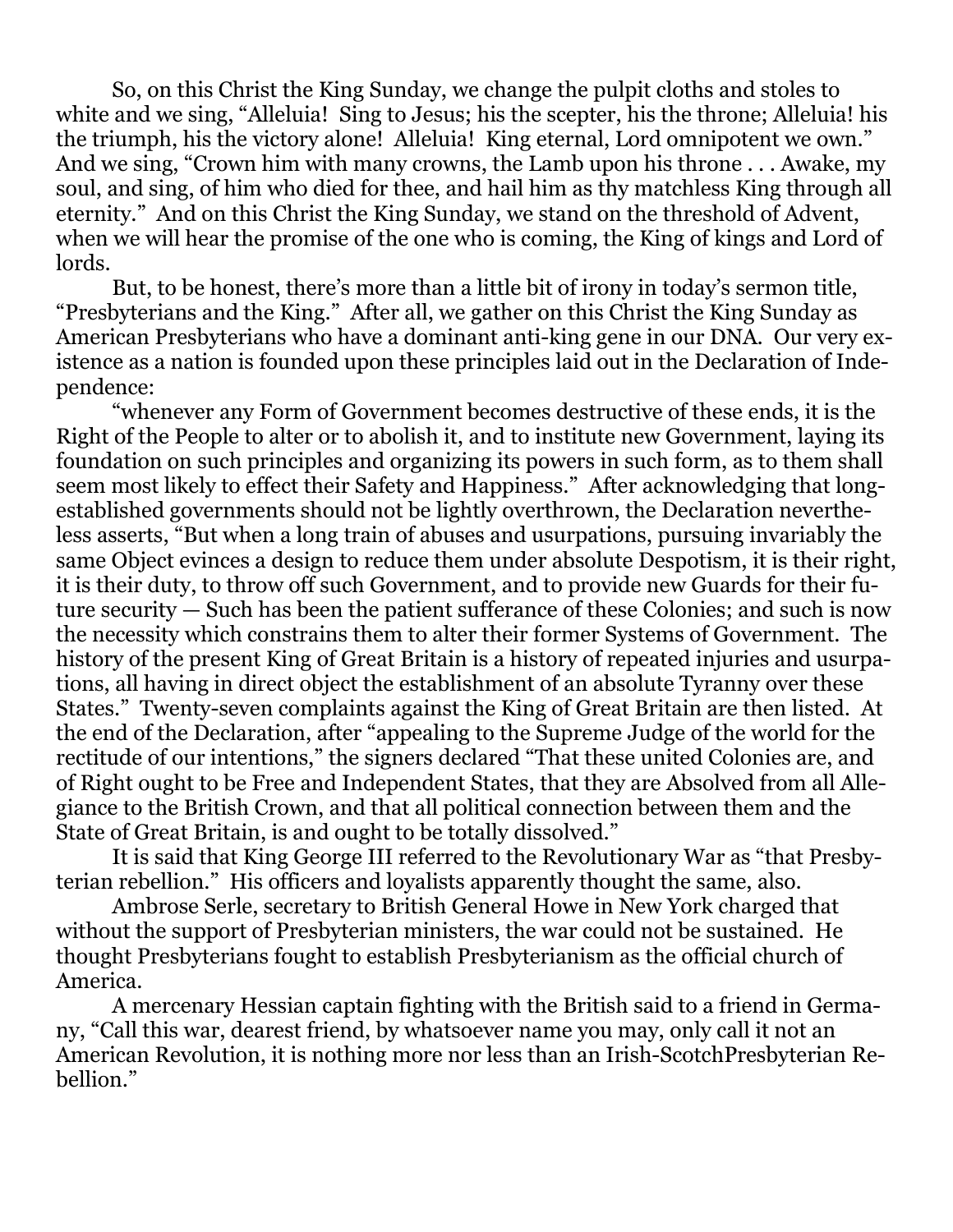Isaac Atkinson, a British loyalist from Maryland, called the war "a religious dispute and a Presbyterian scheme." Thomas Smith, a loyalist from Pennsylvania, said "that the whole was nothing but a scheme of a parcel of hot-headed Presbyterians."<sup>2</sup>

So, what are we Presbyterians supposed to think about this King we praise and worship on this Christ the King Sunday? It all depends on what kind of king we have.

The signers of the Declaration of Independence rightfully rebelled against "a long train of abuses and usurpations" and "a history of repeated injuries and usurpations."

But we worship and praise a different kind of King:

- \* the faithful witness
- \* the first-born of the dead
- \* the ruler of the kings of the earth
- \* the one who loves us
- \* the one who freed us from our sins by his blood
- \* the Alpha and the Omega
- \* the one who is and the one who was and the one who is coming
- \* the Almighty

Last Sunday we heard this good news from the opening chapter of Colossians: "He has rescued us from the power of darkness and transferred us into the kingdom of his beloved Son, in whom we have redemption, the forgiveness of sins." (Colossians 1:13-14) This week we hear "he made us to be a kingdom, priests serving his God and Father, to him be glory and dominion forever and ever. Amen." (Revelation 1:6)

*That's* the kind of King we praise, worship, and serve — not a king with a long history of abuses and injuries against us, but a King who suffered a long history of abuses and injuries on our behalf — not a king whose object was to establish an absolute tyranny over us, but a King who gave up everything that was rightfully his so that we might have redemption, the forgiveness of sins, who broke the tyranny of sin and death over our lives.

In his book, *Whistling In the Dark*, Frederick Buechner muses about the "King":

"You think of the newly anointed King David conquering unconquerable Jerusalem and crowning his triumph by bringing into it the ark of God as all the people made merry with lyres, harps, tambourines, castanets, and cymbals. You think of the Pope himself proclaiming Charlemagne Emperor and *augustus* on Christmas Day and all Rome going mad with enthusiasm. You think of Shakespeare's Henry the Fifth comforting his troops on the eve of Agincourt and of the *grands levers* of Louis the Fourteenth which rivaled in splendor the rising of the sun. Muffled drums and vast crowds of mourners followed the deaths of kings, and the peal of bells and dancing in the streets their births. The person of the king was so sacred that affronts upon him were punished with the most horrible of torments, and his touch had the power to heal.

"Passionate loyalty, adoration, terror, awe — no words are perhaps too strong to describe the feelings evoked in his subjects by the mere sight of him, and it's no wonder. He held the power of life and death over them. Their destiny was in his keeping. He defended the kingdom against all enemies both from within and from without. He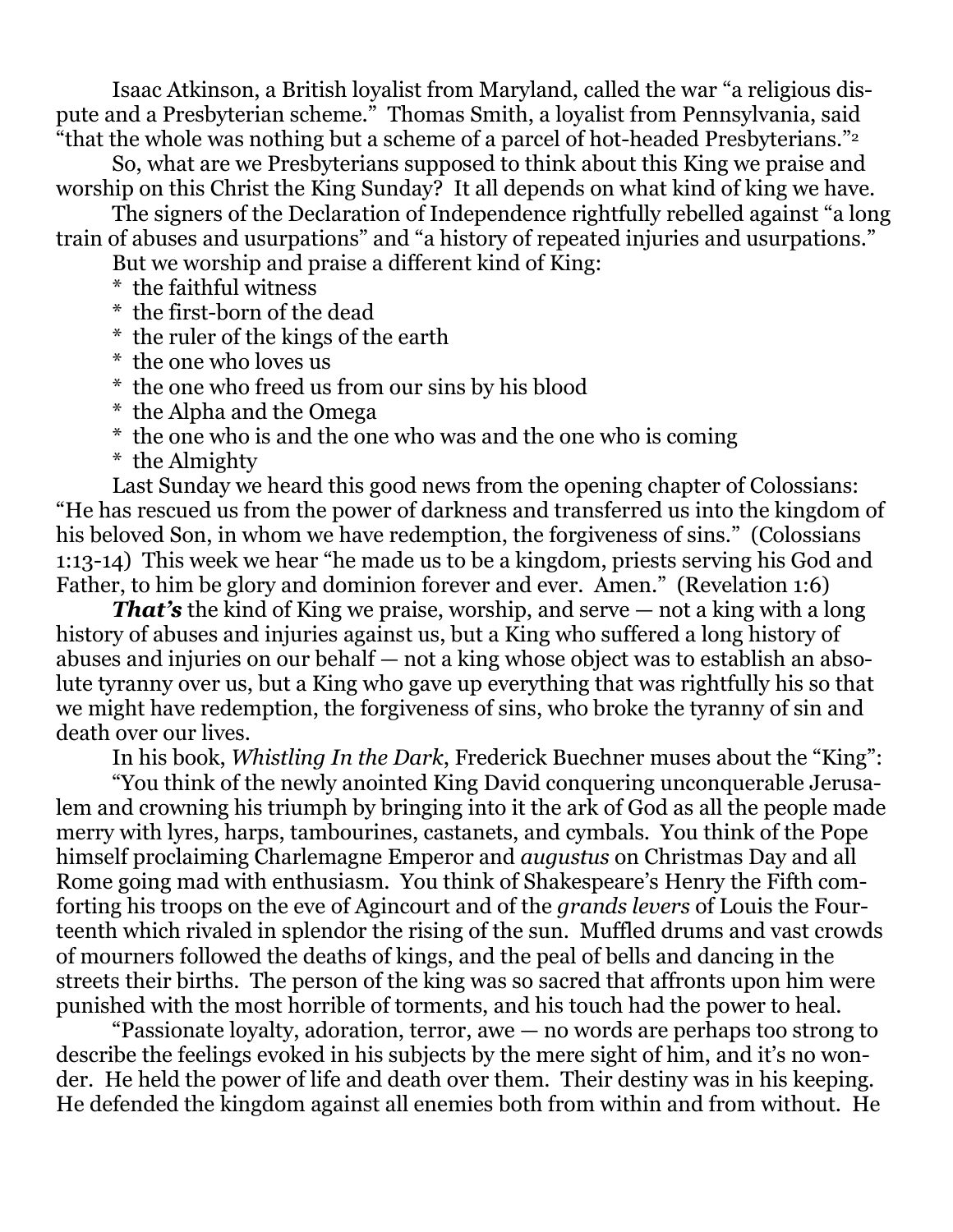*was* the kingdom. If he rejoiced, it rejoiced with him. If he was angry, the earth trembled and the crops might fail.

" 'Who is this King of glory? The LORD of hosts, he is the King of glory!' proclaims the Psalmist (24:10) This rich metaphor is used again and again in Scripture. Yahweh alone was King over Israel, the prophets thundered: to be feared, to be loved, above all else to be obeyed. When the people decided they wanted a king of flesh and blood like all the other nations, Samuel warned them that the consequences would be tragic (1 Samuel 8:4-18), and history proved him correct in every particular. In the long run Israel as king and kingdom vanished from history altogether.

"When Jesus entered Jerusalem for the last time, it was as King and Son of David that his followers hailed him. If it was a king like David, the conquering hero that they were looking for, they were of course bitterly disappointed. What they got was a king like David the father, who, when he heard of his treacherous son's death, went up to his chamber and wept. 'Would I had died instead of thee, O Absalom, my son, my son!' he cried out. They were the most kingly words he ever uttered and an uncanny foreshadowing of events some thousand years off."<sup>3</sup>

Yes, indeed, it depends on what kind of King we Presbyterians worship and serve. Buechner writes of an earthly king, "He held the power of life and death over them. Their destiny was in his keeping." The same is true of King Jesus. But we don't have to worry and wonder about our King being fickle and oppressive and abusive and tyrannical.

On this Christ the King Sunday — and every day — we worship and serve the King who loves us and freed us from our sins by his blood and made us to be a kingdom, priests serving his God and Father.

To him be glory and dominion forever and ever. Long live the King!

*Let us pray: Jesus, you are the King of Glory, you are the Lord of Lords, and King of Kings. Lord, we pray for your Kingdom to come here now, bringing a kingdom of justice, righteousness, hope, love, peace, mercy and grace for all. Lord, we ask that you rule in our hearts, lead in this world and govern over your kingdom. Lord, thank you for being a different kind of King. Thank you for your goodness and kindness in our lives. Thank you for your generosity. Thank you for loving us. Thank you for your Kingdom that is unlike any Kingdom in this world. Amen.*